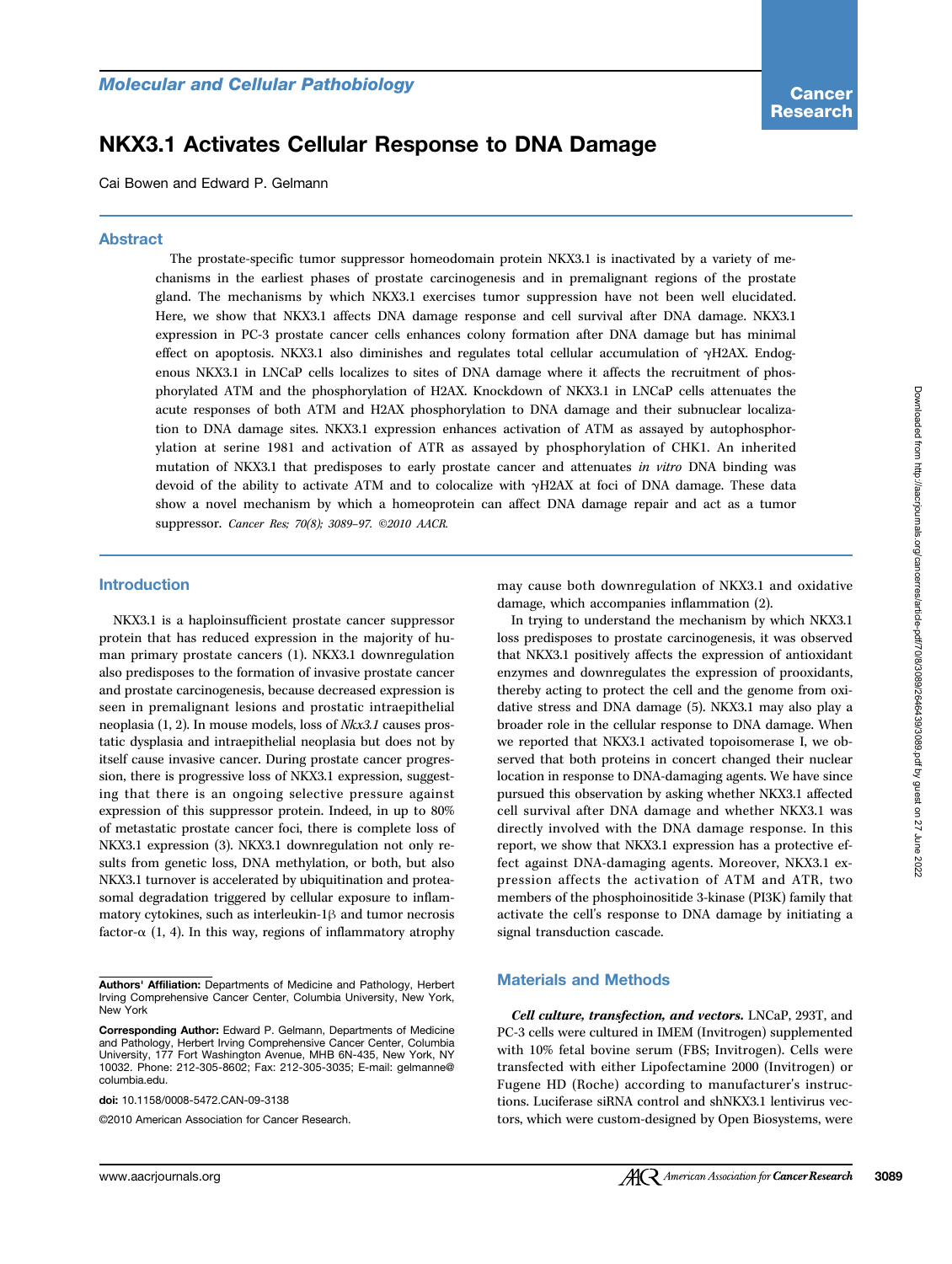stably transfected with Lipofectamine 2000 into LNCaP cell to generate LNCaP(siLuc), LNCaP(si471), and LNCaP (si3098) cell lines. The stable cell lines were selected with 5 μg/mL puromycin and maintained in media with 2 μg/mL puromycin.

Colony formation assay. For colony formation assay, PC-3 cells were transiently transfected with either empty pcDNA3 or pcDNA3-NKX3.1 and the cotransfected selection marker green fluorescent protein (GFP) with Lipofectamine 2000. Cells were sorted by fluorescence-activated cell sorting (FACS) based on expression of GFP, placed into six-well plates at 2,000 cells per well, and incubated in IMEM supplemented with 10% FBS for 24 h. Cells were subjected to treatment with UV, γ-irradiation, or mitomycin C for 1 h. Cells were incubated for 7 to 10 d to score for colony formation, fixed with 4% formaldehyde, and stained with crystal violet. All experiments were repeated. Apoptosis was assayed in PC-3(pcDNA3.1) and PC-3(NKX3.1) cells (6) after exposure to 10 mJ/cm<sup>2</sup> UV. Cells were fixed at indicated times by  $4\%$ formaldehyde, and apoptosis was detected by terminal deoxynucleotidyl transferase-mediated dUTP nick end labeling (TUNEL) assay (7).

Western blotting. Cell extracts were prepared by lysing cells with radioimmunoprecipitation assay buffer containing protease inhibitors (Complete mini, Roche) for detecting phosphorylation of proteins with phosphatase inhibitors (PhosStop, Roche). Proteins were resolved by SDS-PAGE and transferred to a nitrocellulose membrane. The primary antibodies used were polyclonal NKX3.1 (3), ATR (ABR), monoclonal anti-γH2AX (Upstate), anti-pATM-S1981 (Rockland), anti-pChk1-S345 (Cell Signaling), ATM (GeneTex), Chk1 (Santa Cruz), anti-β-actin (Sigma). The corresponding horseradish peroxidase–labeled secondary antibody was detected with SuperSignal West Pico Chemiluminescent substrate (Thermo Scientific) or SuperSignal West Dura Extended Duration Substrate (Thermo Scientific).

Immunofluorescence. Cells were fixed with 4% formaldehyde (Polysciences) or Streck Tissue Fixative in PBS for 15 min and permeabilized with either 0.5% Triton X-100 in PBS for 15 min at room temperature or ice-cold methanol for 10 min at −20°C. Cells were blocked with 3% bovine serum albumin (BSA) in PBS and incubated with primary antibody in 1% BSA in PBS followed by incubation with FITC-conjugated (Vector) or Alexafluor secondary antibody (Invitrogen). Cells were visualized with a Zeiss LSM 510 META scanning confocal microscope. Antibodies for immunofluorescence are polyclonal antibody against NKX3.1 (3), anti-ATR (C-19; Santa Cruz), monoclonal γH2AX (Upstate), anti-RAD51 (GeneTex), anti-poly(ADP- ribose) polymerase 1 (Biomol), anti-ATM (GeneTex), anti-pATM-S1981 (Rockland), and anti-53BP1 (Cell signaling).

Laser microirradiation. Cells were placed on polylysinecoated (Sigma) 35-mm glass bottomed microwell dishes (MatTek). Hoechst dye #33258 (Sigma) was added to the medium to a final concentration of 10 μg/mL. After 30 min of incubation at 37°C, the medium was aspirated from the cells, which were then washed and covered with phenol red–free IMEM supplemented with 10% FBS. A PALM MicroBeam IV

## **Results**

We first determined whether NKX3.1 affected cell survival after DNA damage by assaying colony formation after cells were exposed to DNA-damaging agents. PC-3 prostate cancer cells were transiently transfected with either an empty expression vector or a plasmid expressing NKX3.1. Cells were cotransfected with a GFP expression vector used as a selection marker. After transfection, cells were subjected to DNA damage by exposure to UV, γ-irradiation, or mitomycin C. Cells were then sorted by FACS to select the transfected cells, and transfected and untransfected cells were then plated for colony formation. Transfection with NKX3.1 altered survival curves after DNA damage, as shown by increased colony formation after exposure to UV, γ-irradiation, and mitomycin C (Fig. 1A). The Western blot in Fig. 1A shows the expression of NKX3.1 in the transfected cells. The differences in colony formation were not due to an effect of NKX3.1 on apoptosis, as NKX3.1 expression did not affect induction of apoptosis in PC-3 cells (Fig. 1B).

One of the earliest indications of cellular response to DNA damage and an indicator of the degree of DNA damage, in particular double-stranded DNA breaks, is the phosphorylation of histone 2AX to form  $γ$ -histone 2AX (γH2AX; ref. 8). We examined the presence of γH2AX in PC-3 cells and PC-3(NKX3.1) cells during 6 hours after exposure to UV or mitomycin C. Expression of NKX3.1 attenuated the appearance of γH2AX over a 6-hour time span after exposure either to UV irradiation or mitomycin C (Fig. 2A). This result was consistent with the interpretation that more DNA damage accumulated in cells over 6 hours in the absence of NKX3.1 than in its presence. In a second experiment LNCaP cells that express endogenous NKX3.1 were subjected to NKX3.1 knockdown and in each of two independently derived LNCaP cell lines, LNCaP(si471) and LNCaP(si3098). Knockdown of NKX3.1 expression is shown in Fig. 2B (bottom). Knockdown of NKX3.1 resulted in increased accumulation of γH2AX over 6 hours (Fig. 2B). Thus, NKX3.1 expression correlated with decreased overall accumulation of γH2AX.

The DNA damage response and phosphorylation of γH2AX by ATM and ATR occurs within minutes of DNA strand breakage. To examine the effect of NKX3.1 on the shorter-term response of cells to DNA damage, LNCaP cells and NKX3.1 knockdown cells were examined at 10 and 30 min after exposure of BrdUrd-treated cells to UV irradiation. BrdUrd sensitizes DNA to UV and predisposes to UVinduced double-stranded DNA breakage. LNCaP(siLuc) cells showed expression of NKX3.1 by immunohistochemical staining, which was substantially decreased in LNCaP (si471) cells (Fig. 3A, compare panels b). Within 10 minutes after exposure to UV LNCaP(siLuc), cells showed formation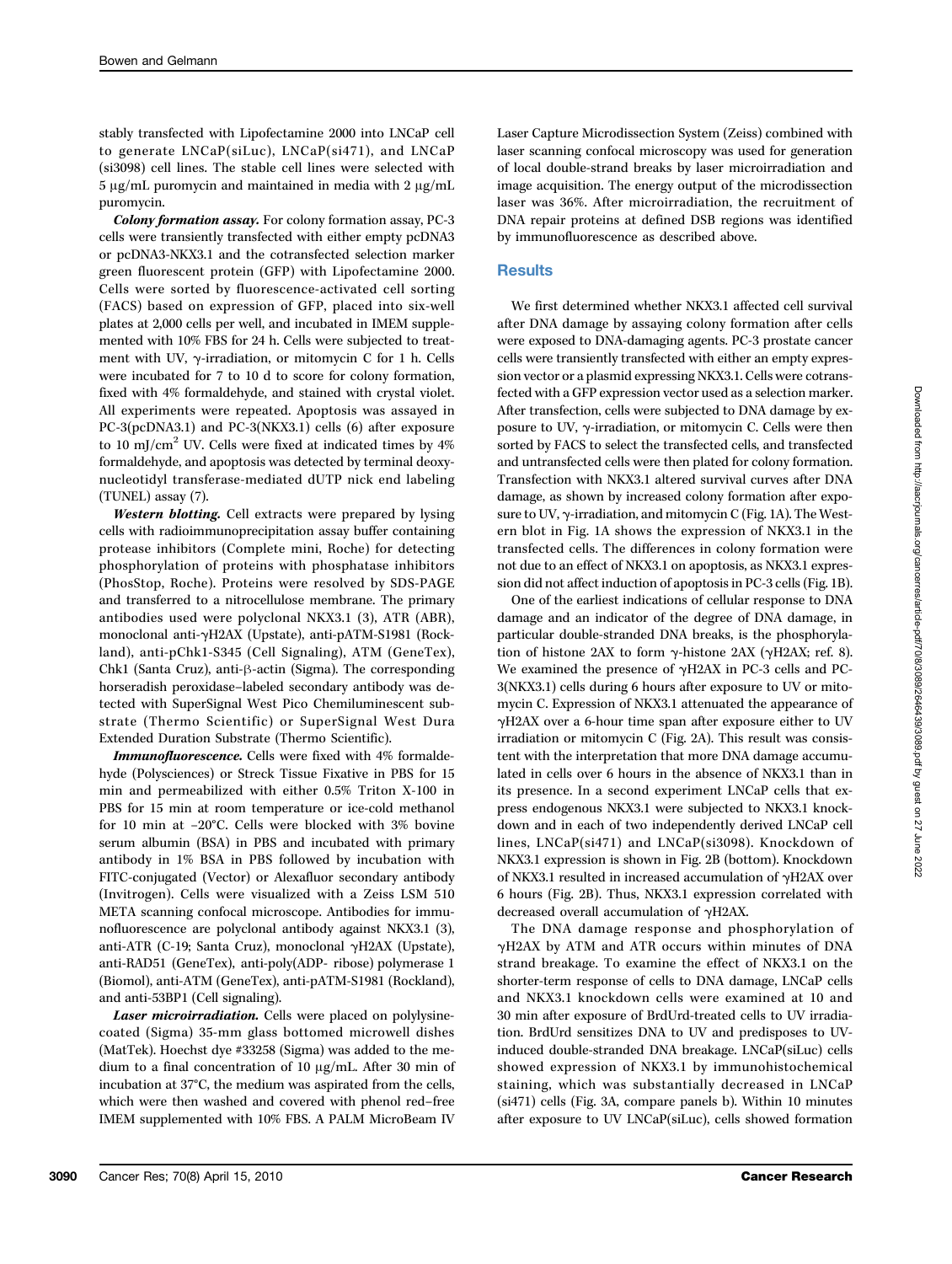

Figure 1. NKX3.1 affects colony formation after exposure of PC-3 cells to DNA-damaging agents. A, PC-3 cells were cotransfected with either pcDNA3 or pcDNA3(NKX3.1) and a GFP expression plasmid and were sorted by FACS. Both GFP-positive and GFP-negative cells were placed into six-well plates at 2,000 cells per well. Cells were incubated in IMEM supplemented with 10% FBS for 24 h. Cells were subjected to UV, γ-irradiation, or mitomycin C for 1 h at the doses and exposures shown. Colony formation was counted 7 to 10 d later. The surviving fraction at each data point was normalized by comparison to colony formation without any treatment. Bottom right, the expression of NKX3.1 in sorted cells to show the efficacy of FACS selection for the cotransfected marker. B, PC-3 cells stably transfected with either pcDNA3 or NKX3.1 expression vector were exposed to 10 mJ/cm<sup>2</sup> UV and assayed at 24 and 48 h for apoptosis by TUNEL assay.

of γH2AX foci as shown at both lower power and higher power (Fig. 3A, compare d and g for both derivative cells). Figure 3A (g–i) shows in a higher power view of a single nucleus that staining of γH2AX and NKX3.1 aggregated in granular regions. The insets for LNCaP(siLuc) show magnified views of the regions marked with the arrow heads (Fig. 3A, left, g–l). In contrast, there was minimal formation of γH2AX foci in LNCaP(si471) cells at 10 minutes after UV exposure (Fig. 3A, right, d and g). γH2AX focus formation in LNCaP (si471) cells was seen to have increased at 30 minutes after UV exposure (Fig. 3A, right, compare j and g). This was in contrast to γH2AX focus formation in LNCaP(siLuc) cells that had plateaued by 30 minutes (Fig. 3A, 30-minute panels j–l and B, graph on the left). Expression of NKX3.1 in LNCaP (siLuc) cells was also associated with a more rapid response to DNA damage as measured by the fraction of γH2AXpositive cells (Fig. 3B, right, graph). In contrast, the fraction of γH2AX-positive LNCaP(si471) cells increased more slowly and was still rising at 30 minutes after exposure to UV irradiation (Fig. 3B, right, graph).

H2AX is a target for phosphorylation by the PI3K family members ATM and ATR that are activated in response to a variety of stimuli, including DNA breaks (9, 10). Thus, the effect of NKX3.1 on the phosphorylation of H2AX suggested

that NKX3.1 affected the activity of ATM, ATR, or both. The effect of NKX3.1 on the formation of ATM and ATR nuclear complexes after DNA damage was studied in LNCaP cells expressing either siLuc or si471. Ten minutes after exposure to mitomycin C, ATM, ATR, and γH2AX nuclear foci were seen in the presence of NKX3.1 as shown by confocal immunofluorescent microscopy of the single nucleus shown in Fig. 4A. As in Fig. 3A, effective knockdown of NKX3.1 expression was seen in the LNCaP(si471) cells (Fig. 4A, b, e, and h). Each panel in Fig. 4A shows a single nucleus in which NKX3.1, γH2AX, ATM, and ATR aggregate after the cells were exposed to irradiation. At higher magnification (figure insets), colocalization of NKX3.1 with γH2AX, ATM, and ATR is seen in nuclear granules marked with arrows in the lower power images. However, in the presence of NKX3.1 knockdown, very few γH2AX, ATM foci, or ATR foci were seen at the 10-minute time point (Fig. 4A, right, a–i). Quantitation of the nuclear focus formation in cells at 10 minutes is seen in Fig. 4B. NKX3.1 knockdown resulted in a decreased number of detectable foci per nucleus (Fig. 4B, left) and a decrease in the fraction of cells with visible signals (Fig. 4B, right).

Recognition of and response to DNA damage occurs within seconds to a few minutes of DNA damage. To determine whether NKX3.1 affected the immediate response to DNA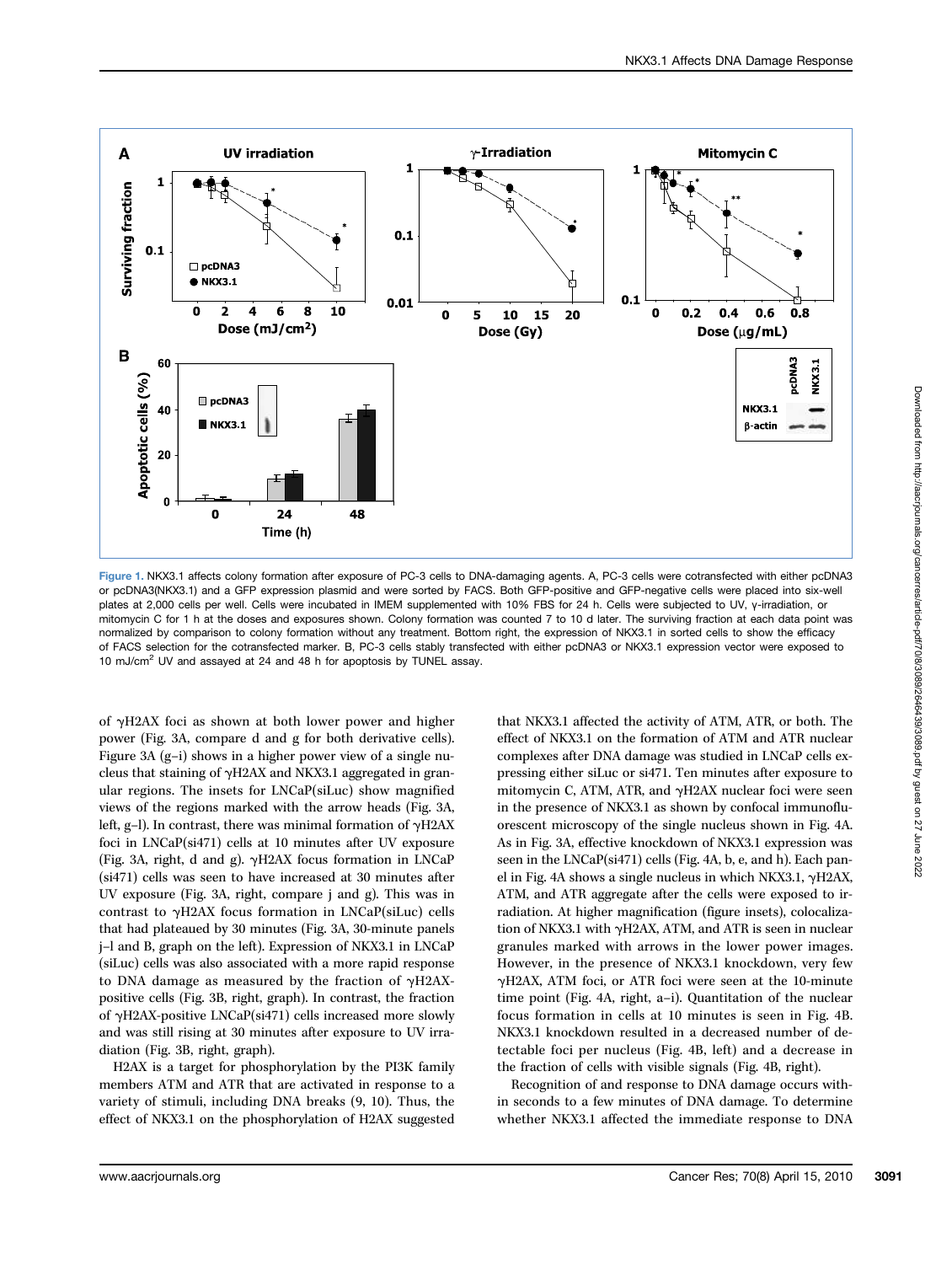

Figure 2. NKX3.1 expression affects total γH2AX accumulation after DNA damage. A, PC-3 cells transiently transfected with pcDNA3 or pcDNA3-NKX3.1 plasmids were treated with 10 mJ/cm<sup>2</sup> of UV or 1 μg/mL of mitomycin C for 1 h. Cells were collected at the indicated times after treatment. Cell lysates were resolved by SDS-PAGE and probed with antibodies to γH2AX, NKX3.1, and β-actin. Signal intensity was measured and quantified by Image J software. Relative phosphorylation of H2AX was calculated by normalizing the intensity of γH2AX of each lane to that of the untreated sample. B, LNCaP, LNCaP(siLuc), LNCaP(si471), and LNCaP(si3098) were subjected to 10 mJ/cm<sup>2</sup> of UV treatment. Cells were harvested at the indicated times and processed for Western blotting. The effect of NKX3.1 siRNA is shown in the Western blot (bottom).

damage, we used laser microirradiation of LNCaP(si471) cells transfected with different MYC-tagged NKX3.1 constructs. We expressed MYC-tagged NKX3.1 and two constructs with inactivating mutations in the homeodomain. One mutant expression construct, MYC-tagged NKX3.1(T164A), coded a protein found in a family with hereditary early incidence of prostate cancer (11). The missense mutation alters the  $\alpha$ helical cap amino acid of the third helix of the homeodomain and diminishes DNA binding to 5% of the wild-type protein. A second NKX3.1 construct with a missense mutation in the homeodomain (N174Q) was also studied. Asparagine 51 of the Drosophila NK-2 homeodomain is juxtaposed to the

major groove of DNA when the protein binds to its cognate hexanucleotide (12). A missense mutation changing asparagine 174 at the 51st amino acid of the homeodomain to glutamine (N174Q) reduces DNA binding by a factor of > $10^{-3}$ .<sup>1</sup> .

MYC-tagged NKX3.1 was expressed in LNCaP(si471) cells by transient transfection, and cells, pretreated with Hoechst 33258 dye, were subject to laser microirradiation to induce double-stranded DNA breaks in response to UV. Expression of MYC-NKX3.1 was seen with MYC antibody, and MYC-NKX3.1

<sup>&</sup>lt;sup>1</sup> Our unpublished observation.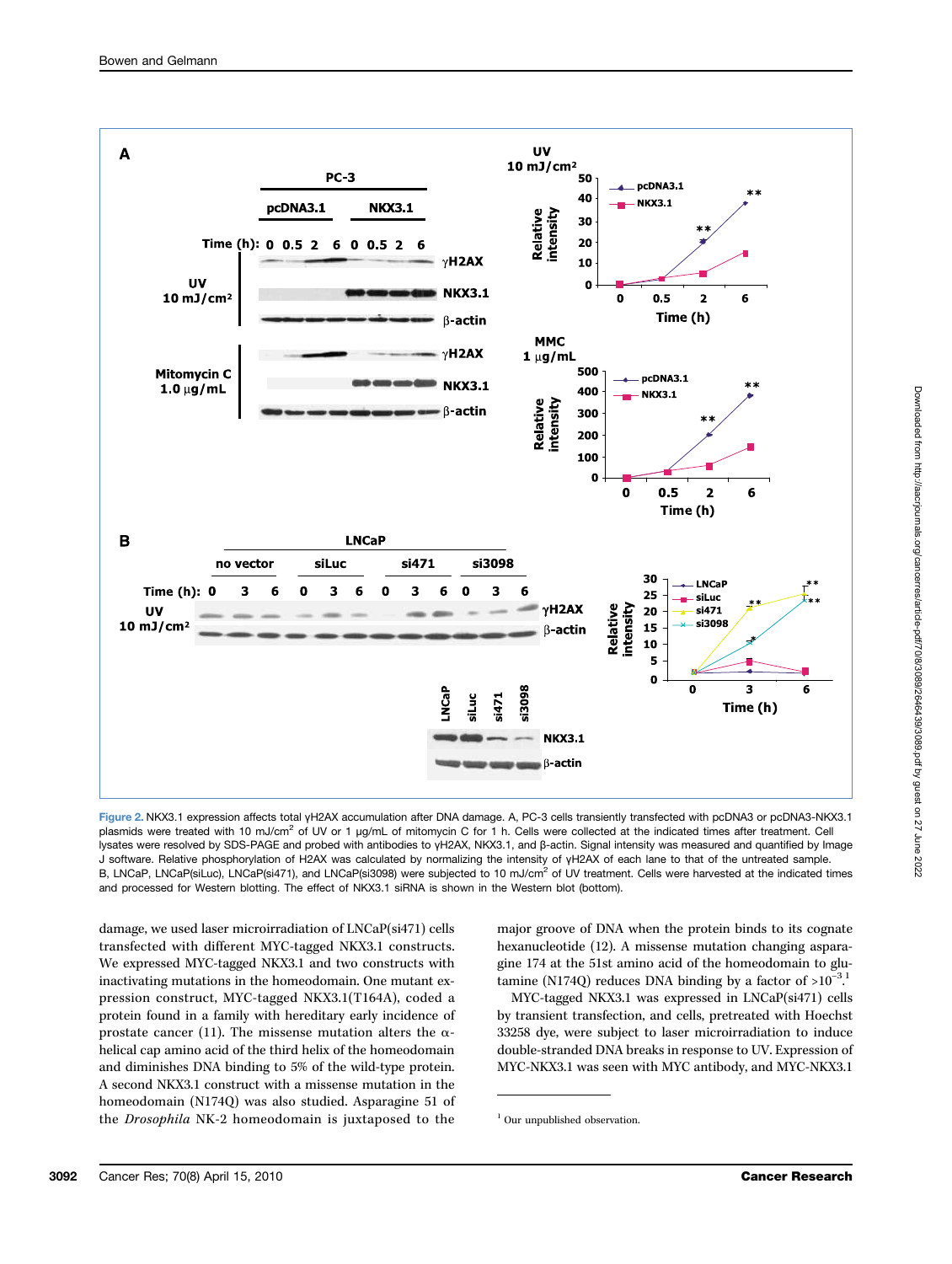localized to the site of UV irradiation. This was not seen in untransfected cells (Fig. 5A, e and f). MYC-NKX3.1 enhanced the formation of γH2AX at the site of UV within 2 to 3 minutes of double-stranded DNA damage (Fig. 5A, compare a and b). Moreover, MYC-NKX3.1 and γH2AX were seen to colocalize at the site of UV (Fig. 5A, compare i and j). Both MYC-NKX3.1(T164A) and MYC-NKX3.1(N174Q) were expressed in LNCaP(si471) cells but did not accumulate the sites of laser microirradiation (Fig. 5A, g and h, respectively). γH2AX was seen to accumulate in the laser microirradiation sites of both transfected and untransfected cells, but there was no difference in intensity of γH2AX staining between cells expressing the NKX3.1 mutant constructs and those that did not (Fig. 5A,

c and d). Also, the mutant NKX3.1 proteins did not localize to the regions of DNA damage (Fig. 5A, g and h) and did not colocalize with  $\gamma$ H2AX (Fig. 5A, k and l).

Before phosphorylation of γH2AX, the PI3K-like protein ATM is rapidly phosphorylated on serine 1981 in response to DNA damage (13). To determine whether NKX3.1 affected phosphorylation of ATM, we examined the appearance of pATM-S1981 in the presence of different NKX3.1 constructs within 1 to 3 minutes of DNA damage induced by laser microirradiation. In the top row of images in Fig. 5B, pATM-S1981 is seen to accumulate at the sites of damage in all three cell lines. The fluorescent signal was strongest in cells expressing wild-type MYC-NKX3.1 (Fig. 5B, a, b, and c). As seen in Fig. 5A,



Figure 3. Effect of NKX3.1 knockdown on γH2AX accumulation after induction of double-stranded DNA breaks. LNCaP(siLuc) and LNCaP(si471) cells were treated with BrdUrd and subjected to 10 mJ/cm<sup>2</sup> UV irradiation. Cells were fixed at indicated times with 4% formaldehyde and permeabilized with 0.5% Triton X-100 in PBS for 15 min. γH2AX focus formation and colocalization of γH2AX with NKX3.1 were revealed using monoclonal γH2AX antibody and polyclonal NKX3.1 antibody for 1 h incubation at room temperature and then followed by overnight incubation at 4°C. FITC conjugated secondary antibody or biotinylated secondary antibody and subsequent avidin–Texas red incubation were used for detecting γH2AX and NKX3.1, respectively. A, a single unirradiated cell is shown in the top row of images. The 10-min time point is represented by lower power images with several cells in the second row. Nuclei are shown circled by dotted lines. Higher power images of a single nucleus are shown in the third row. The insets at the 10-min time point display an amplified image of the colocalization of γH2AX and NKX3.1 in nuclear foci. The 30-min time point is shown in the fourth row where foci of γH2AX are more readily seen in LNCaP(si471) cells. B, the average number of foci in cells (left) and percentage of focus-positive cells (right) were obtained by counting 100 cells for each cell sample. The experiment was one of two with nearly identical results.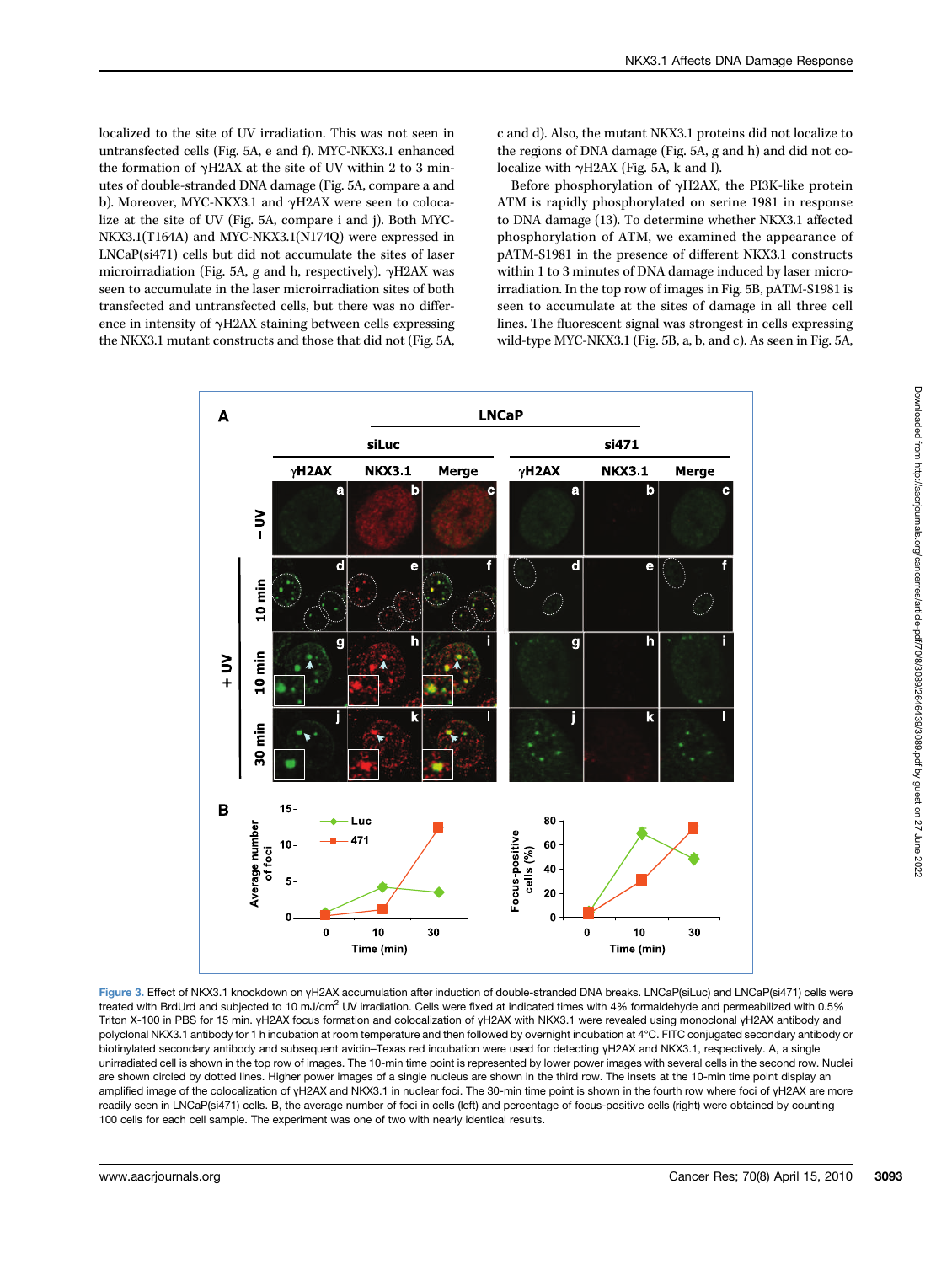

Figure 4. NKX3.1 mediates ATM and ATR localization in the early DNA damage response. LNCaP(siLuc) and LNCaP(si471) cells placed on polylysine-coated 35-mm dishes were treated with 1 μg/mL of mitomycin C for 10 min. Cells were fixed by STF fixative (for ATR with methanol) and then permeabilized with 0.5% Triton X-100 for 15 min. Foci were detected with polyvalent antiserum against NKX3.1, anti-ATR, monoclonal anti-γH2AX, and anti-ATM antibodies. Secondary antibodies are Alexa Fluor 568 and FITC conjugated. A, images of a single nucleus are shown with staining of intranuclear granules for γH2AX, ATM, ATR, and NKX3.1. The insets in the LNCaP(siLuc) images display colocalization of γH2AX, ATM, or ATR with NKX3.1 in nuclear foci designated by the arrows in the main panels. In LNCaP(si471) cells, NKX3.1 staining is markedly diminished and intranuclear focus formation is attenuated at the 10-min time point. B, focus formation was visualized on laser scanning confocal microscope and quantified with Image J software. Average foci number in cells and percentage of foci-positive cells were acquired by counting 100 cells. The X axis labels apply to both the top and bottom histograms. A repeated experiment showed a nearly identical result.

wild-type MYC-NKX3.1, but not mutant protein, localized to the site of UV irradiation (Fig. 5B, d, e, and f). In the merged images at the bottom, colocalization of MYC-NKX3.1 and pATM-S1981 is seen, but not the mutant proteins (Fig. 5B, g, h, and i). This result is consistent with the notion that NKX3.1 expression facilitates activation of ATM and downstream phosphorylation of H2AX. Thus NKX3.1 affects the earliest stages of the cellular DNA damage response.

To show further the effect of NKX3.1 expression on DNA damage response by assaying cellular levels of activated ATM and ATR, we did Western blotting of cell extracts after exposure to mitomycin C (Fig. 6A). NKX3.1 knockdown is seen in the Western blot with NKX3.1 antibody. Knockdown of NKX3.1 markedly attenuated phosphorylation of ATM. In addition, LNCaP(si471) cells had decreased activation of ATR as shown by diminished phosphorylation of the ATR target

CHK1 at serine 345 (14). Importantly, NKX3.1 did not affect protein levels of the DNA response kinases but rather seemed to affect kinase activation and downstream signaling. Further demonstration that the effect of NKX3.1 on ATM and ATR activation was not due to off-target effects of the siRNAs was seen in PC-3 cells transfected with NKX3.1 and subjected to UV irradiation after treatment with Hoechst dye. NKX3.1 expression accelerated activation of ATM in PC-3 cells (Fig. 6B).

## **Discussion**

A substantial weight of evidence now implicates NKX3.1 as a key tumor suppressor and the lead candidate for the gatekeeper of prostate cancer (15). This haploinsufficient protein has been shown in mouse models to be a critical determinant of prostate epithelial differentiation and growth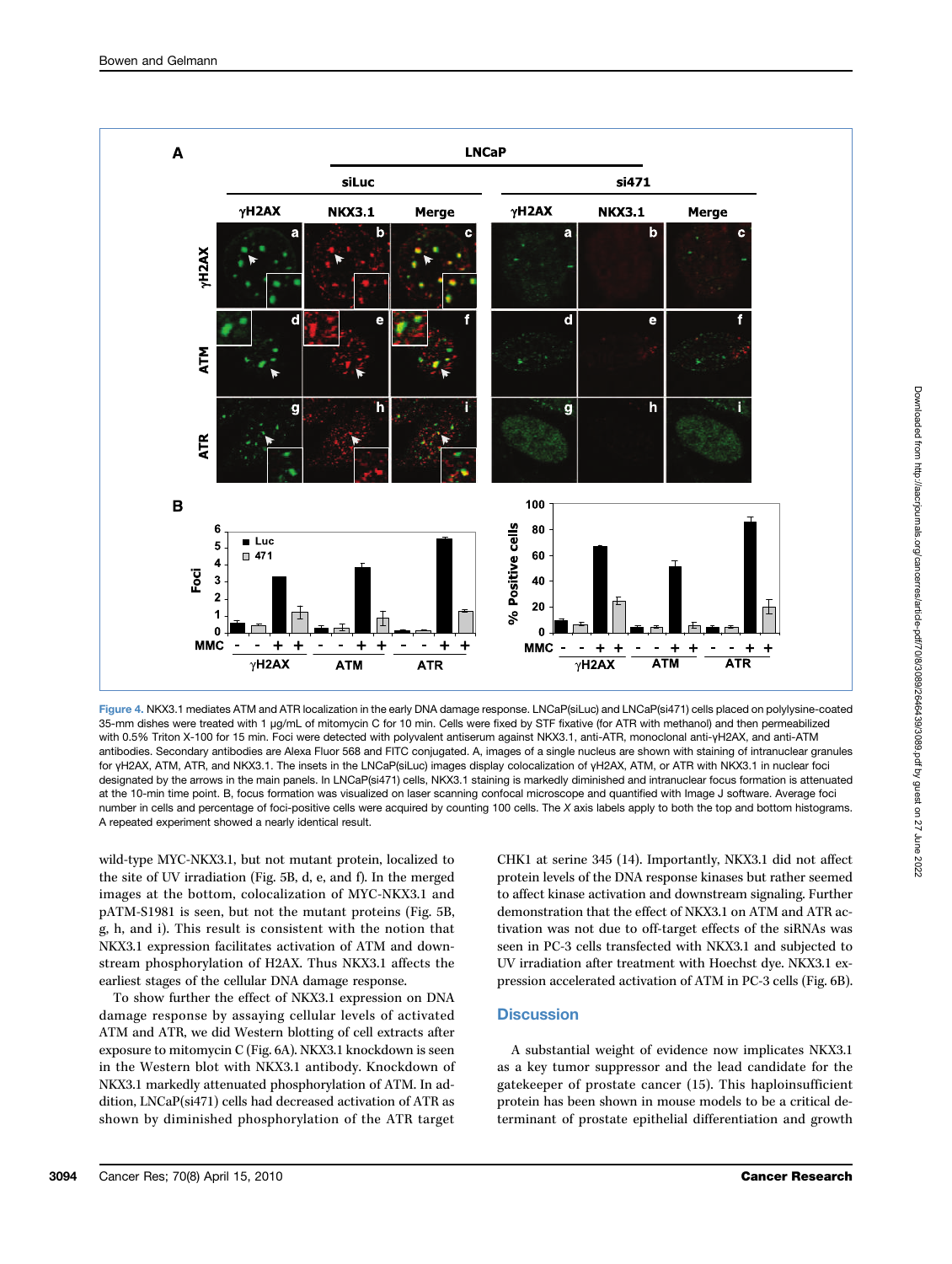control (16–19). In premalignant lesions NKX3.1 protein levels are subjected to reductions due to the actions of inflammatory cytokines (2, 4). In human prostate cancer, NKX3.1 is subject to reductions in levels of cellular protein by gene methylation and loss of heterozygosity (1). Numerous studies have shown that loss of the 8p21 locus, including NKX3.1 is a very common event in human prostate cancer accounting for NKX3.1 loss in a majority of cases (20, 21). In human cancer specimens, levels of NKX3.1 protein vary widely around a median level of 0.67 of expression in the adjacent normal prostate epithelium. Interestingly,  $Nkx3.1^{+/-}$  mice have a level of Nkx3.1 protein in prostate epithelium that is also 0.67 of wild-type levels, suggesting that the residual contralateral allele compensates somewhat for loss of one gene copy (1). Nevertheless, it is apparent that a variety of factors influence NKX3.1 protein levels in human prostate epithelium.

Our data show that expression of NKX3.1 affects early events in the response to DNA damage and results in increased cell survival and clonogenicity. Conversely, decreased levels of NKX3.1 attenuate the acute response to DNA damage and extend the time during which the cell activates phosphorylation of H2AX, presumably due to an extended time for recognition and remediation of DNA strand breaks. This is an important example of a homeodomain protein directly influencing detection of DNA damage and the DNA repair process. The effect of NKX3.1 on DNA repair may be by direct interaction with DNA repair proteins or by an indirect effect. Experiments to address this point are well under way in our laboratory. Knockdown of NKX3.1 affected the DNA damage response. This effect was not due to off-target effects of siRNA for at least two reasons. In Fig. 5, MYC-NKX3.1 was expressed in LNCaP(si471) knockdown cells and reversed the effect of NKX3.1 knockdown on the DNA damage response. We also studied ATM activation in derivative PC-3 cells to show that NKX3.1 expression affected the timing of ATM phosphorylation after DNA damage.

NKX3.1 has a manifold role in both protecting and repairing DNA, suggesting that DNA protection and integrity may be essential elements of its role in the cell. We previously showed that NKX3.1 binds to topoisomerase I and enhances its DNAbinding and supercoil resolving activity in a stoichiometric fashion (22). By interacting with topoisomerase I, NKX3.1 may also affect DNA integrity because topoisomerase I has been implicated in DNA repair. Topoisomerase I colocalizes with P53 at sites of DNA damage in response to UV irradiation (23). Moreover, knockdown of topoisomerase I predisposes cells to chromosomal instability, suggesting that topoisomerase I has an ongoing function in maintenance of DNA integrity (24). Our findings represent the second example of a homeodomain protein interacting with DNA repair enzymes. The HOXB7 homeodomain protein that functions in body axis patterning is able, when overexpressed, to transform mammary epithelial cells and enhance nonhomologous end-joining after DNA damage. HOXB7 was shown to interact with components of the DNA-dependent protein kinase holoenzyme via helix 3 of its homeodomain (25).



Figure 5. NKX3.1 affects the immediate response to DNA damage. A, LNCaP(si471) cells transiently transfected with MYC-tagged NKX3.1 expression plasmids as shown with Lipofectamine 2000 were pretreated with 10 μg/mL Hoechst dye for 30 min and then supplemented with phenol red–free IMEM with 10% FBS. Cells were subjected to laser microirradiation and fixed 2 to 5 min posttreatment. Immunofluorescence was performed as described in Materials and Methods. γH2AX was detected with monoclonal γH2AX antibody. NKX3.1 was detected with polyvalent antiserum. A, images show one or two nuclei. LNCaP(si471) cells not transfected with MYC-NKX3.1 plasmids and therefore not stained with MYC antibody are circled. The NKX3.1-positive nucleus in h is not fully in focus to get correct focus on the adjacent NKX3.1-negative cell. The insets in a, e, and i display higher power images of the sites of DNA damage showing colocalization of γH2AX and wild-type NKX3.1. B, same as in A only with detection of pATM-S1981. The insets in a, d, and g display magnified images of the sites of DNA damage showing colocalization of pATM-S1981 and wild-type NKX3.1. The + signs in panels b, e, and h designated NKX3.1 expressing cells.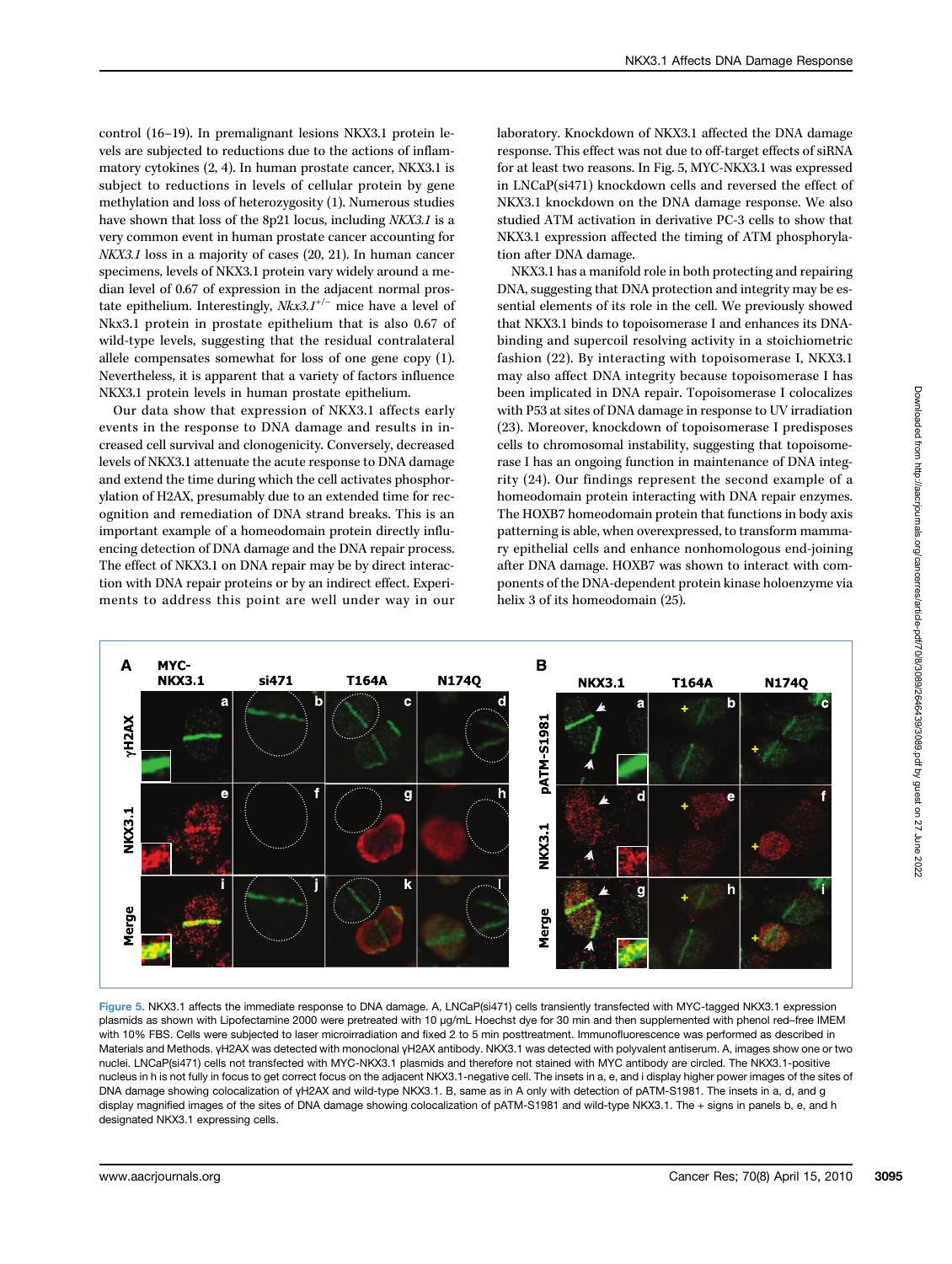

Figure 6. NKX3.1 activates ATM and ATR signaling. A, LNCaP(siLuc) and LNCaP(si471) cells were treated with 1 μg/mL mitomycin C for the indicated times. Cell extracts were isolated and resolved by SDS-PAGE. The activation of ATM and ATR pathways was detected by Western blotting. B, PC-3 derivative cells were exposed to 10 mJ/cm<sup>2</sup> of UV irradiation after preincubation with 10 μg/mL Hoechst 33258 dye for 30 min. Cell extract was isolated at indicated times, and Western blotting was performed with monoclonal anti-pATM-S1981 (Rockland) or anti-ATM (GeneTex) antibodies.

The role of NKX3.1 in maintaining DNA stability is further suggested by studies in gene-targeted mice, wherein Nkx3.1 expression affects the transcriptional profile of a range of prooxidant and antioxidant enzymes and dysplastic prostate epithelium of Nkx3.1 deletion mice has increased levels of 8 oxoguanine (5). The effect of Nkx3.1 on transcription of genes that affect oxidative stress is likely to occur via indirect mechanisms. Although, as is expected of a homeodomaincontaining protein, NKX3.1 binds to DNA (26). However, NKX3.1 cannot initiate formation of a transcription complex and by itself does not activate transcription but rather suppresses transcription when targeted to a promoter region by placement of cognate DNA-binding sequences (26). Transcriptional activation by NKX3.1 is seen when NKX3.1 serves as a coactivator for transcription factors like serum response factor. NKX3.1 binds both to DNA sequences adjacent to the

### **References**

- 1. Asatiani E, Huang WX, Wang A, et al. Deletion, methylation, and expression of the NKX3.1 suppressor gene in primary human prostate cancer. Cancer Res 2005;65:1164–73.
- 2. Bethel CR, Faith D, Li X, et al. Decreased NKX3.1 protein expression

serum response element (27) and to SRF directly (28). Proteinprotein interaction between NKX3.1 and SRF is mediated by the homeodomain and influenced by  $NH<sub>2</sub>$  and COOH terminal flanking regions of the protein (28).

Many activities of NKX3.1 are mediated by interactions of other proteins with the homeodomain. The homeodomain is the locus for interaction with the major groove of DNA and responsible for DNA binding (11, 12, 28). However, the NKX3.1 homeodomain is also the site of interaction with proteins, such as topoisomerase I. In fact, topoisomerase I was able to titrate NKX3.1 off its cognate DNA-binding sequence (22). Our results suggest that the homeodomain is also important for the effect of NKX3.1 on early steps in DNA break recognition. A construct that had lost 95% or more of wildtype DNA-binding affinity had essentially no detectable effect on DNA break recognition.

Our finding that NKX3.1 plays a role in maintaining DNA integrity of prostate epithelial cells is consistent with the notion that decreased levels of NKX3.1 in premalignant prostate tissue may predispose to accumulation of mutations and transformation to prostate cancer. If regions of inflammatory atrophy are present throughout the prostate gland then it follows there may be multiple independent oncogenic events leading to independent foci of transformed epithelial cells. This prediction is supported by analyses of prostatectomy specimens that showed multiple foci of cancer with distinct genetic signatures in a single gland (29). Thus, we envision that stochastic inflammatory foci in the prostate result in reductions of NKX3.1 half-life in adjacent prostate epithelial cells, diminishing the response to DNA damage. Inflammation also increases the local production of reactive oxygen species, thus leading to the formation of 8-oxoguanine and subsequent mutations. Decreased levels of NKX3.1 also decrease the production of antioxidant enzymes and increase the synthesis of prooxidant enzymes, further exacerbating the chance of mutagenesis and facilitating steps to carcinogenesis. Our report that NKX3.1 affects DNA integrity in prostate epithelial cells thus adds further evidence to the critical role this protein plays in the pathogenesis of prostate cancer.

### Disclosure of Potential Conflicts of Interest

No potential conflicts of interest were disclosed.

#### Acknowledgments

The costs of publication of this article were defrayed in part by the payment of page charges. This article must therefore be hereby marked advertisement in accordance with 18 U.S.C. Section 1734 solely to indicate this fact.

Received 08/24/2009; revised 12/22/2009; accepted 01/21/2010.

in focal prostatic atrophy, prostatic intraepithelial neoplasia, and adenocarcinoma: association with Gleason score and chromosome 8p deletion. Cancer Res 2006;66:10683–90.

3. Bowen C, Bubendorf L, Voeller HJ, et al. Loss of NKX3.1 expression